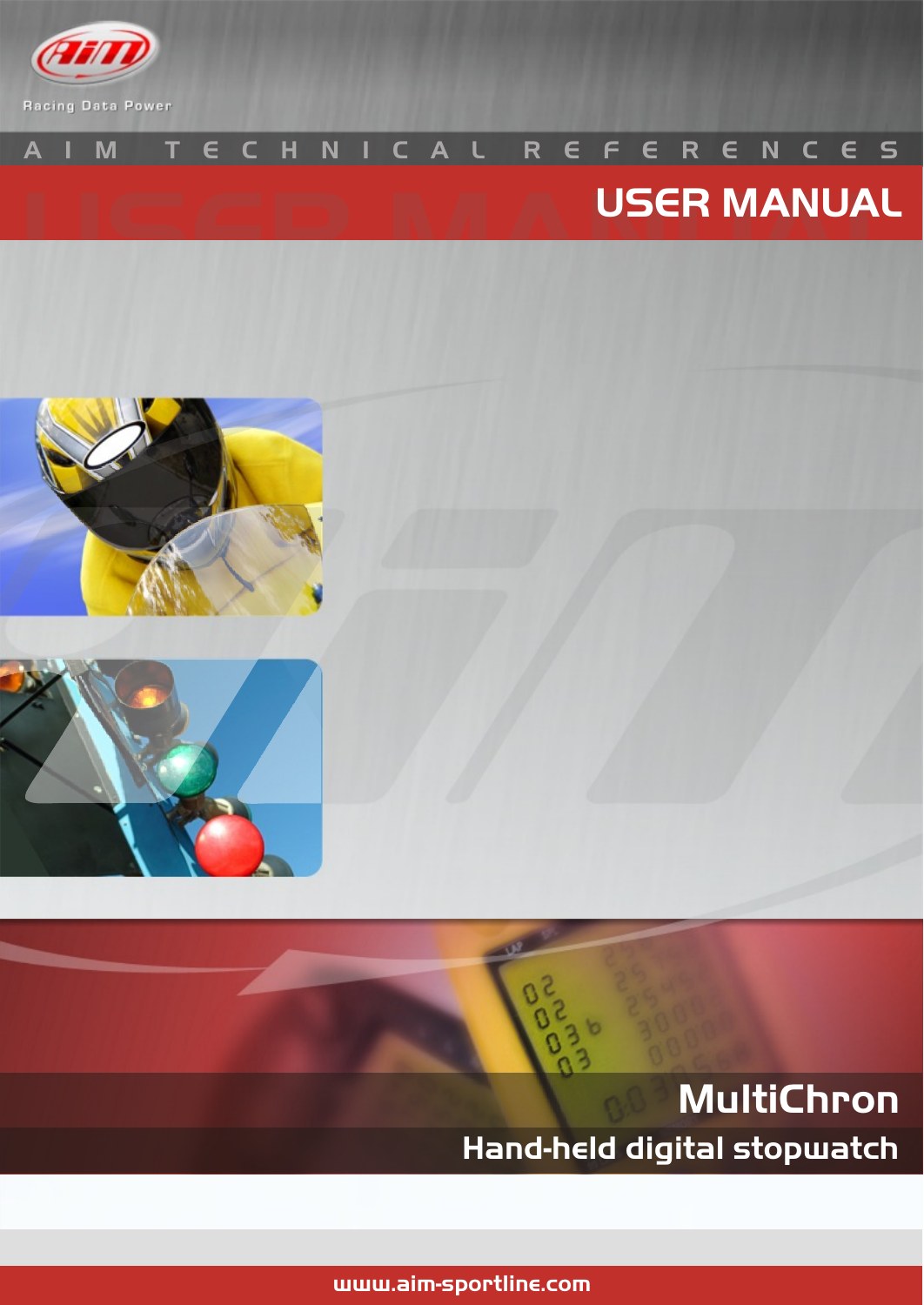



- Records up to 9 hours 59 minutes and 59 seconds
- Records up to 99 laps with max 9 splits for lap for each driver (a little icon appearing on the top left corner of the display means memory full)
- Shows minutes, seconds and hundreds for the first 30 minutes and hours, minutes and seconds after
- Switches off the display after 30 minutes inactivity

**MultiChron** is the hand-held AIM "multi-chronometer" that lets you time up to four drivers simultaneously. You can time and record up to 99 laps for each driver (with up to 9 split times for each lap).

**MultiChron** is a flexible instrument that fits any racing situation with two start modes (**Multi Start** and **One Start**) and two recording modes (**Multi Key** and **One key**).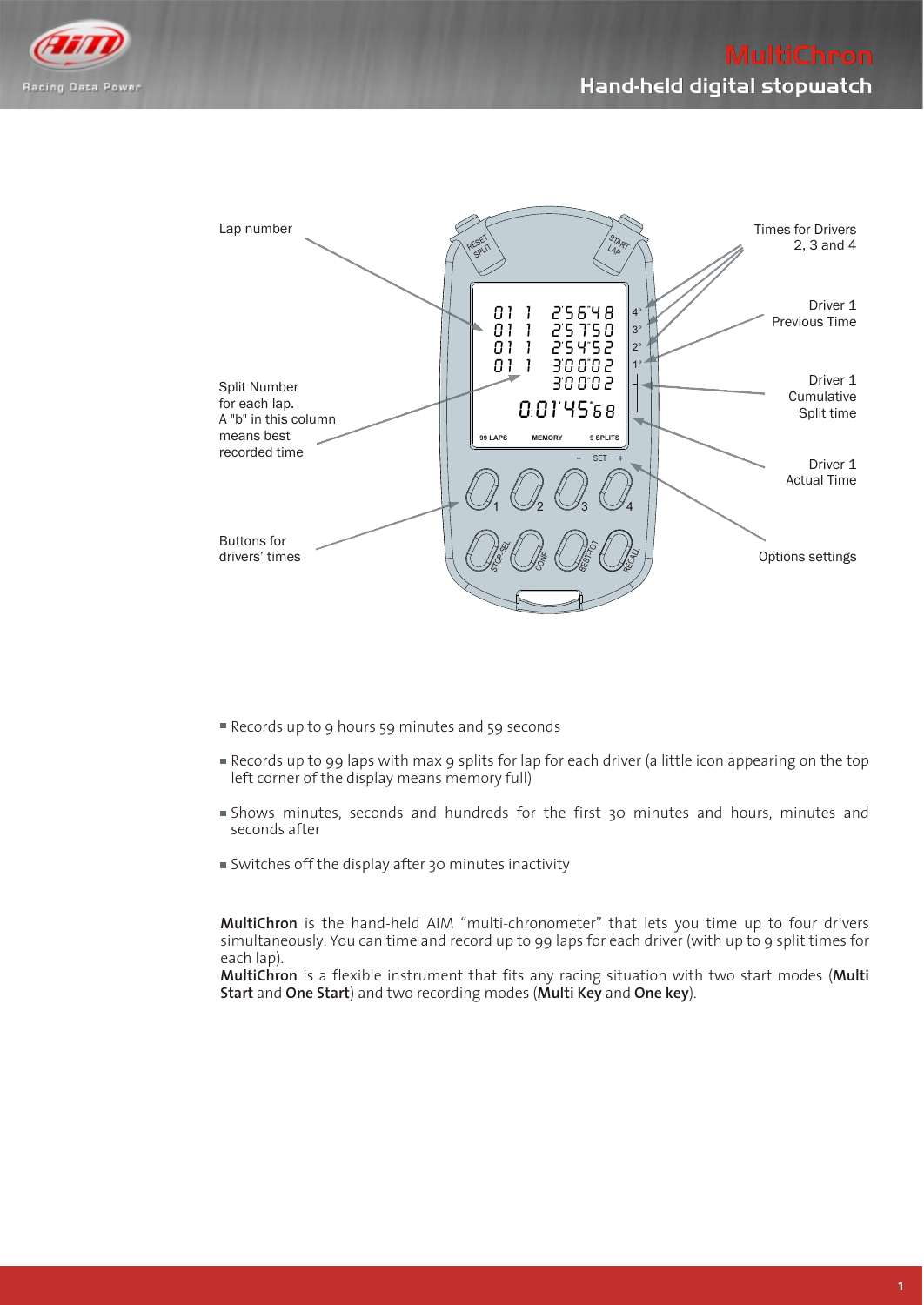

# MultiChron timing modes

## **Start modes: One Start and Multi Start**

**One Start**: allows you to activate the start for the four drivers by pressing one button, typically used to time a race where all drivers start at the same time.

**Multi Start**: allows you to activate the timer for each driver independently, in case drivers start at different times.

### **Lap and Split recording modes: One Key and Multi Key**

**Multi key**: links one button to one driver. To record lap times of the four drivers press one of the four numeric buttons (from 1 to 4); button 1 duplicates the START/LAP button. To record split times press the SPLIT button together with one of the four buttons 1-4. Pressing SPLIT button without pressing one of the four numerical buttons (1-4) records the first driver split time.

**One key**: links one button (LAP or SPLIT) to all drivers. By pressing it, all rows related to times start blinking and continue until you specify which driver by pressing one of the numerical buttons (1- 4) for that driver. This mode is useful when, for example, all the drivers pass within a few seconds on Start/Finish Line: it is easier and more accurate to press the single LAP button each time a driver passes, and link later the recorded times to the different drivers. If for instance drivers 3, 1 and 2 pass by in that order, you can record their times by pressing LAP three times (each time a driver passes) and then press buttons 3, 1 and 2.

#### **One driver timing**

If you are timing one only driver, the best mode is the MultiChron default mode, Multi Start / Multi Key. The timer is ready to use immediately without any configuration. You can use "Start/Lap" and "Reset/Split" button to record Lap and Split times.

#### **Pause**

Press "STOP/SEL" button for about two seconds.

## **Recall recorded data** (both during the race and after)

Press "RECALL" to show the most recent times for each driver. Use buttons "1" (-) and "2" (+) to scroll only lap times and buttons "3" (-) and " $\mu$ " (+) to scroll all times (lap by lap including split times). Press "RECALL" button again to leave recall mode.

**Best time/Total time** (both during the race and after)

Press "BEST" to show the best lap times of running drivers. Press "BEST" 2 times to show total times (adding of all times) for running drivers. Press "BEST" a third time to switch back to the main page.

**Clear data** (with the chronometer stopped) Stop the chronometer (STOP/SEL) and press the "RESET/SPLIT" button for about two seconds.

# **Change MultiChron configuration** (with the chronometer off)

Press "CONF" button and use "STOP/SEL" button to switch from "KEY" option setting to "START" option setting and buttons "3/-" and "4/+" to switch from "Multi" to "One" and vice versa.